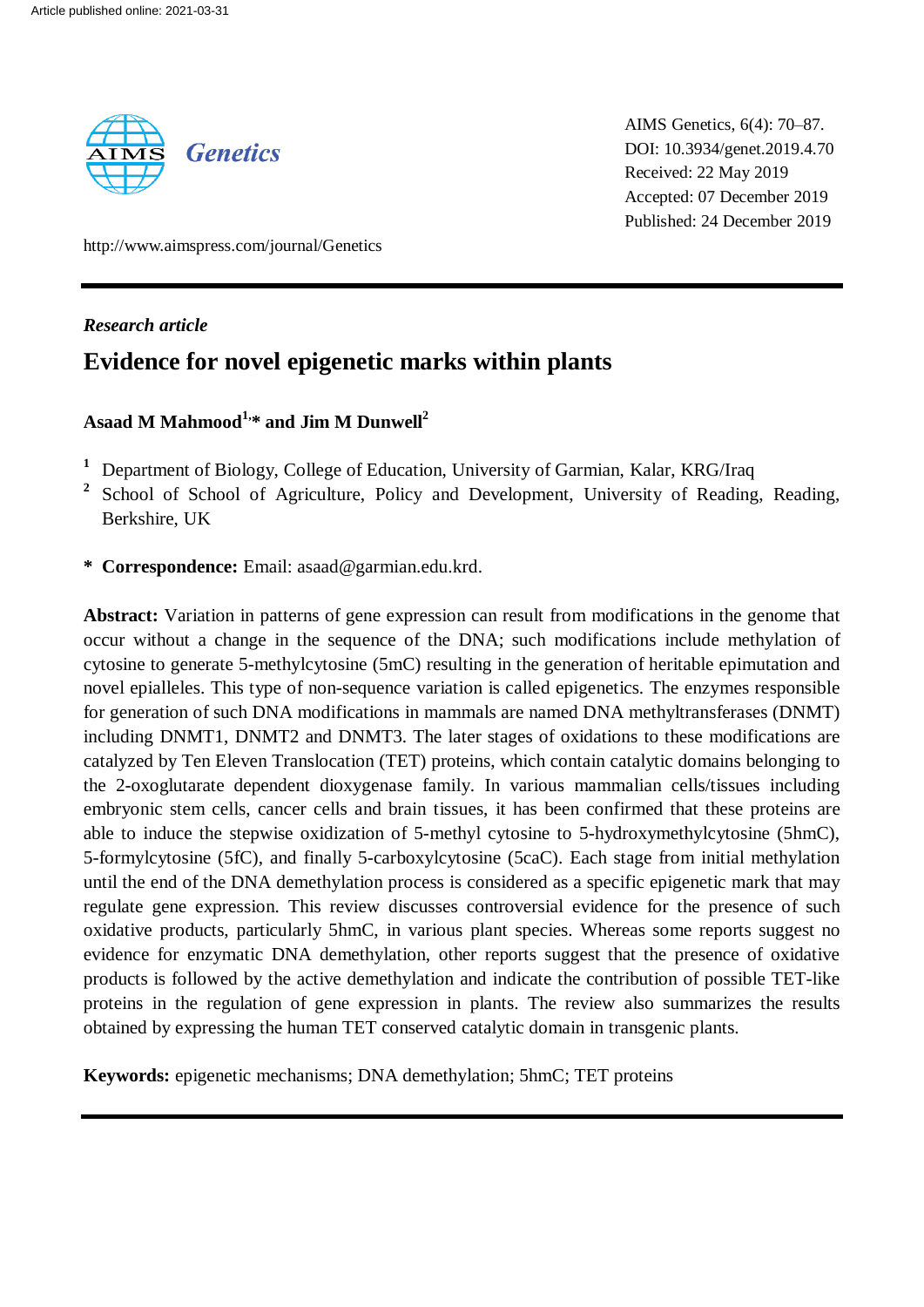Methylated cytosine (5-methylcytosine, 5mC) a common epigenetic mark in most eukaryotes, is involved in many biological processes that have been extensively documented. It is accepted as the fifth nucleotide base in mammalian and other genomes [1]. Several reviews have discussed the central role of DNA methylation in translational and posttranscriptional gene silencing and subsequently chromatin remodelling [2]. It is indicated that the direction of methylation through the potential role of siRNAs in the nucleus is associated with heterochromatin formation. This process underlies the guiding of the nascent complementary RNA scaffold by siRNA and results in the recruitment of proteins controlling covalent chemical changes on histone tails and DNA methyltransferases [3]. Subsequently, siRNA silences transcription and then mediates modifications in chromatin structure [4]. Furthermore, a significant enrichment of DNA methylation, consistent with previous studies, was found in heterochromatin and siRNA clusters and also has a pivotal role in silencing transposons [5]. Another more recent study explained the direct contribution of DNA methylation to the regulation of endogenous gene expression [6].

It has been widely demonstrated that modification of plant genomes by an array of epigenetic marks is involved in the regulation of plant growth and development [5,7] and in imprinting, an important phenomenon found in both plants and animals [8–11]. Methylation, both of histone tails, particularly on the lysine 4, 9, and 27 positions, and of DNA is an important determinant of epigenetic marks of plants when compared with other types of DNA and histone modifications such as acetylation, phosphorylation and ubiquitination [12]. In addition, the presence of 5mC in the genomes of higher plants is very common and plays several roles including regulation of gene expression that is important in the process of mobilisation and activation of transposable elements in which the high frequency of this epigenetic mark reduces this mobilization. The modified base 5-mC is also important in the regulation of gene expression during development [13–15].

Cytosine methylation primarily occurs at CG dinucleotide sites, although CNG and CNN sites can also be significantly methylated in plants [16]. The levels of this epigenetic element and their location differ significantly among plants and animals [17,18]. For example, despite the relatively low overall levels (approximately 4%) of total cytosine methylation in human genomes, the majority (60–80%) of CG dinucleotides are methylated. The frequency and pattern vary significantly according to cell type and also vary in specific diseases [19]. The frequency in mammals contrasts with plants, where depending on the species, genomes contain higher levels of cytosine methylation in the range from 5–25% [20]. In Arabidopsis, methylation occurs at a frequency of 22.3, 5.92 and 1.51% of CG, CHG, and CHH sites, respectively [17].

This review was undertaken in order to assess the evidence relating to the possible presence of oxidised derivatives of 5mC with plant genomes, and to consider the hypothesis that plants contain equivalents to the TET-like enzymes present in animals.

## **2. Erasers of 5mC**

It has been suggested that the epigenetic information including DNA methylation of the epigenome can be maintained and also be translated through the dynamic activity of DNA methylases (writers), demethylases (erasers) and also reader proteins. Collectively, these proteins are responsible for the recognition and interpretation of the information in both mammals and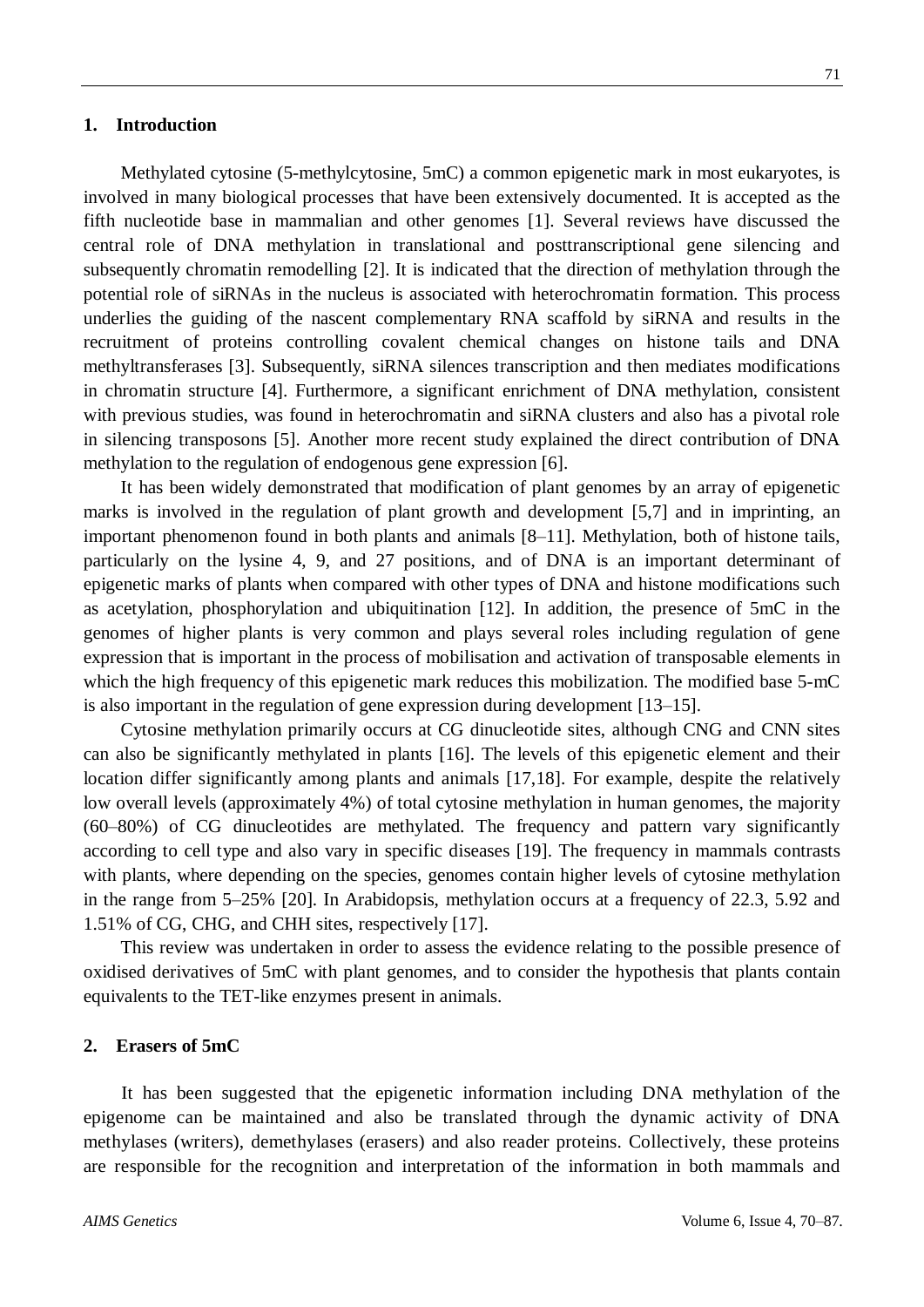plants [21–23]. Despite its involvement in regulating transcription and developmental growth, 5 mC methylation in plants and animals can be removed passively, such as by DNA replication over subsequent cleavage in the absence of remethylation, or can be actively demethylated through the activities of enzymes. This active removal is established through at least three hypothetical routes, (i) direct removal of the methyl group from the cytosine ring, (ii) the self-excision of methylated cytosine or (iii) chemical modification and remodelling of 5mC residues [24]. Demethylation in mammals [25] and other advanced metazoans can be accomplished by the function of enzymes such as Ten-eleven Translocation (TET) enzymes, which progressively oxidise 5mC to 5hydroxymethy cytosine (5hmC), formyl cytosine (5fC), and then carboxy cytosine (5caC), [26–28] (see discussion below). The dynamics of DNA demethylation is the subject of a relevant review [29], which explains that 5fC and/or 5caC are products of TET iterative oxidation that might be subsequently excised via the Base Excision Repair (BER) pathway [30,31] (Figures 1 and 2). This process, which corrects small base lesions caused by methylation, oxidation or deamination, initially involves a DNA glycolase. This enzyme removes the damaged base and leaves an abasic site, which is later modified by either a short-patch or long-patch repair. This issue, and evidence the possible direct reversion of 5fC to cytosine, have been recently discussed [25,32].



**Figure 1**. A putative cycling of cytidine derivatives via methylation and oxidative methylation. Where:  $C = \text{Cytosine}$ ,  $5m = \text{Methyl cytosine}$ ,  $5hm = 5-Hydroxycytosine$ ,  $5fC = 5$ -Formylcytosine and  $5cAC = 5$ -Carboxycytosine, BER = Base Excision Repair,  $TDG = Thymine DNA glycosylase$ ,  $DNMT = DNA methyltransferase$  and  $TET =$ Ten-eleven translocation. Modified from [29,33,34].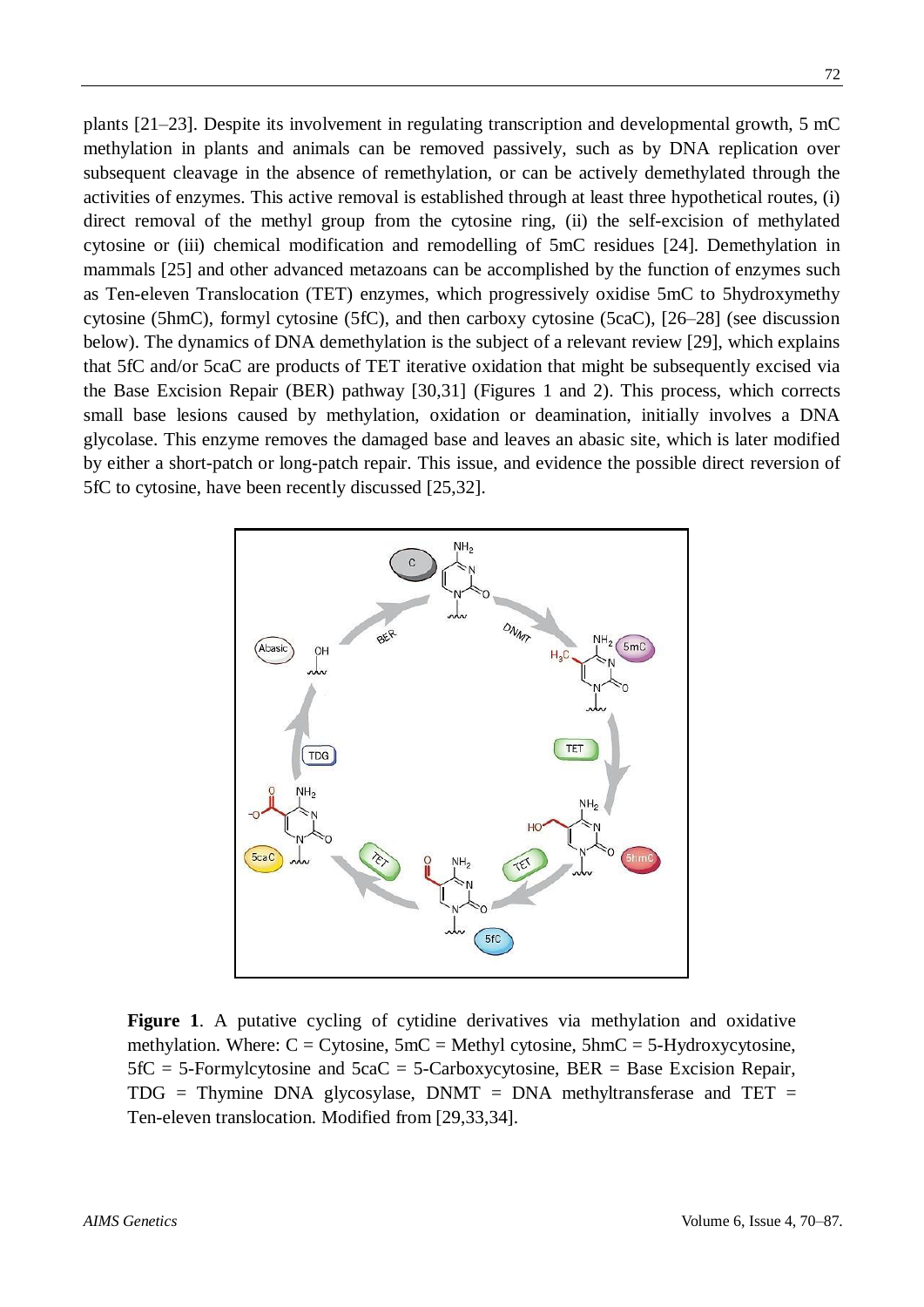

**Figure 2**. Schematic diagram of the Tet proteins in *Trypanosoma brucei*, human and mouse. The three conserved domains indicated in Tet proteins, include a CXXC zinc finger, a cysteine-rich region (Cys-rich), and a double-stranded β-helix (DSBH) fold of the 2(OG)-dioxygenase domain. Modified from [35].

In terms of their function, all TET family members have an active role in regulating the transcription of genes [36]. For example, during embryonic stem cell (ESC) differentiation TET proteins and 5hmC are both strongly regulated [37–39]. The hypothesis that suggests that 5hmC is produced in ESCs under certain physiological conditions in response to the TET enzymes has been strongly supported [34]. In addition, researchers have identified that the three distinct TET proteins in mice demonstrate different expression patterns [40], although as in all mammals the three proteins share common structural characteristics. These features include a cysteine-rich region and a C-terminal catalytic domain that comprises a double-stranded β-helix (DSBH) or cupin fold [41] with an HXDXnH motif (Figure 3).

It has also been demonstrated that TET1 has a role in maintaining the stem cell state in embryonic stem cells via interaction with the promoter of the *Nanog* gene [43], which then generates a balance of hypermethylation of the promoter [34]. Both TET1 and TET3 have a CXXC DNA binding domain [44], which was identified as a CpG-binding motif, and might promote the recruitment of the above TET members to DNA. It is recently described that mutating a conserved domain site Thr1372 residue of human TET2 is able to make the protein predominantly oxidize 5mC to 5hmC with little to no 5fC or 5caC formed, thereby significantly shifting the substrate preference [45].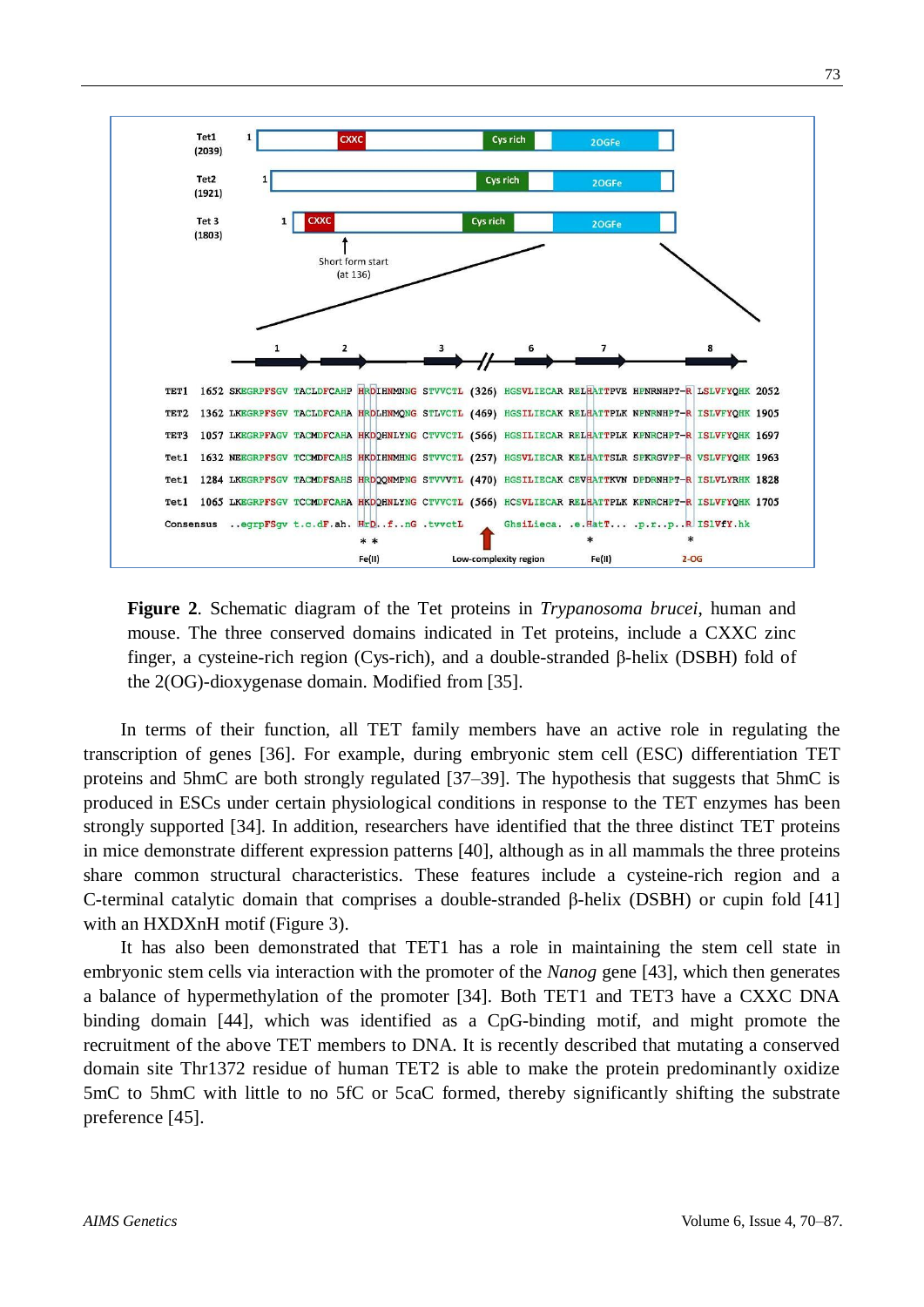

**Figure 3**. Biochemical representation of the *Arabidopsis thaliana* DME glycosylase domain. Blue, green and orange boxes represent three conserved domains of DNA glycosylases indicating domain A, glycosylase and domain B respectively, modified from [42]. Demeter (DME), Repressor of silencing1 (ROS1), Demeter-like2 (DML2), Demeter-like 3 (DML3), and Intrinsically disordered region (IDR).

## **3. Genetic effects of changes to DNA methylation patterns**

The importance of 5hmC and the ubiquitous occurrence of *TET* genes in mammals and other metazoa have been extensively studied [46]. In combination with 5mC, 5hmC plays a significant role in many specific genome functions such as zygotic development in mammals [47] and other species. For example, 5hmC is identified at a high level in promoters as well as in intragenic regions (gene bodies) [48]. Other relevant studies have observed the preferential localization of 5hmC within gene bodies. This modified base is more abundant in exons in comparison with introns [49–51]. Overall, 5hmC is considered to be important in the regulation of gene expression [52–54] in which its existence is highly correlated with up-regulation of corresponding genes [55,56]. Furthermore, the functional role of this biomarker was elucidated in development and neuronal activity [57,58]. In mouse cerebellar Purkinje neurons, abundance of 5hmC is nearly 40% of that of 5mC, whereas spleen and thymus have a low 5hmC level (5–15%). It has also been found 5hmC abundance is negatively correlated with cell proliferation [45]. The importance of this epigenetic modification and its association with the pluripotent state during embryogenesis was first revealed by [37,39]. An embryogenesis study of DNA demethylation of the mouse zygotic paternal genome demonstrate important implications of active zygotic demethylation in genomic imprinting and X-chromosome inactivation following dramatic changes in DNA methylation after fertilization [59]. Moreover, neural circuit activity linked with DNA modification elucidated the active roles of DNA demethylation in modulating neurogenesis in the adult brain [60]. Moreover, a study of how the development of tumours in human breast, liver, lung, pancreatic and prostate cancers is associated with levels of 5hmC and TET gene expression, has identified a broad and tight association of 5hmC with tumour development [7]. In this latter study, a substantial decrease in the expression of all three *Tet* genes in association with a low level of 5hmC was reported. In summary, all this evidence, together with additional studies has revealed the significant role of 5hmC in embryogenesis [37,39] and development of mammalian tissues [57,58]. However, the presence of an active enzymatic demethylation process, the possible enzymes involved, its genome-wide distribution and the possible epigenetic roles of 5hmC in plants are still unclear.

In plants, many studies have been also conducted to investigate the genome-wide distribution of 5mC, its effect on gene expression and its biological function in terms of morphological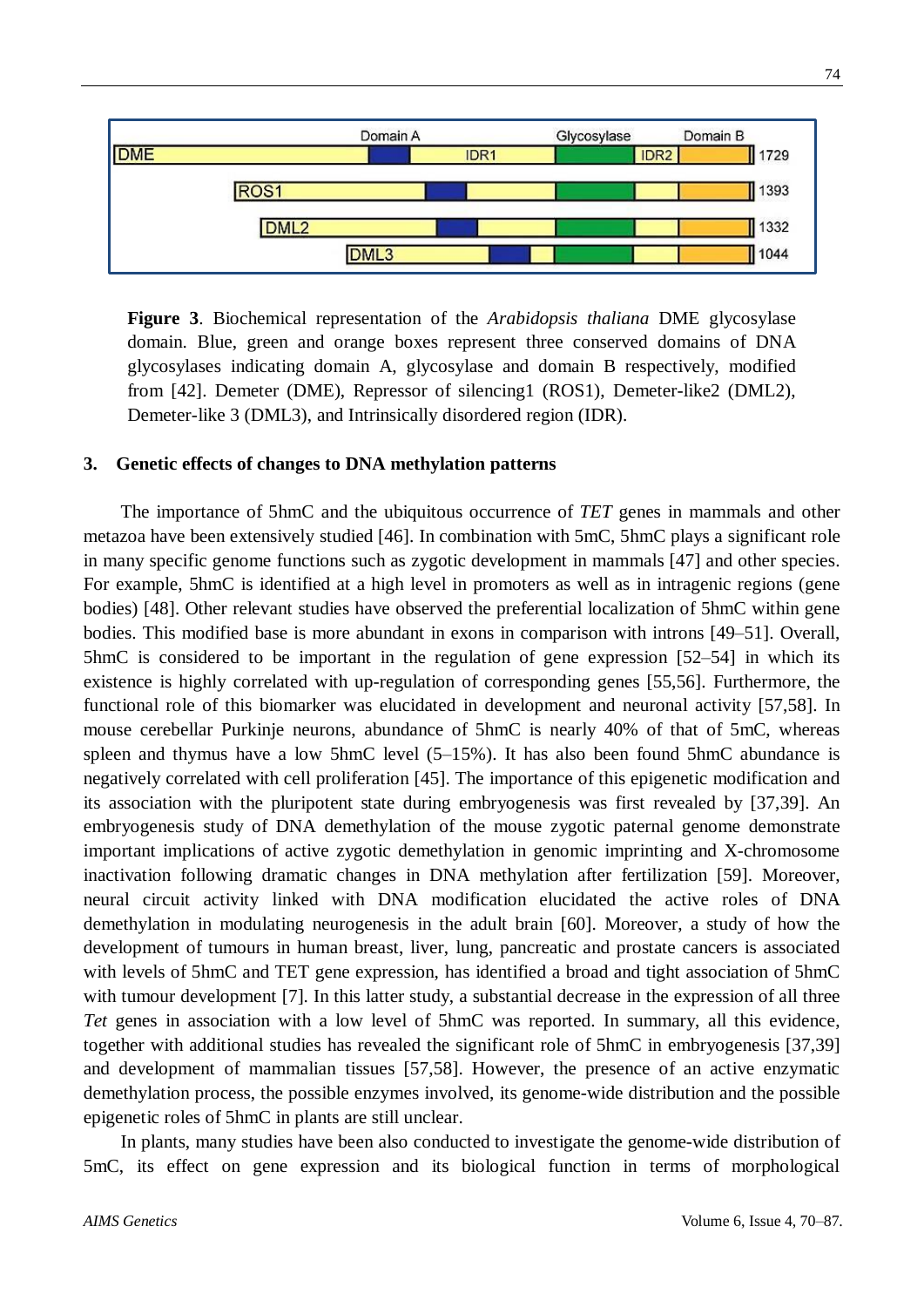characteristics and adaptation to unfavourable environment. For example, one study on DNA methylation of *Medicago truncatula* shows the ability of plants to remodel their landscape of DNA 5mC across gene structures under salinity stress [61]. This remodelling varied between gene regions and also between sequence contexts of 5mC in which CG occupied gained a vague impact on the expression levels particular genes in salt tolerant mechanisms. Similarly, it has been observed that a negative correlation exists between gene expression and CG methylation when located within the promoters, while this correlation was positive between gene expression and CNG/CNN methylation when roots of palm were exposed to salinity condition [62].

As regards the corresponding phenomenon of demethylation in plants, a subfamily of helix-hairpin-helix-Gly/Pro/Asp (HhH-GPD) DNA glycosylases in *Arabidopsis* including DEMETER (DME), REPRESSOR OF SILENCING1 (ROS1), DEMETER-LIKE2 (DML2), and DEMETERLIKE3 (DML3) are involved in active reversion of cytosine methylation [63] (Figure 4).

It has been stated that DME is essential during seed development as a consequence of its involvement in DNA demethylation. It is found to be required in one of the female gametes in regulating active reversion of DNA methylation before fertilization [64]. Two different related studies have found that during vegetative developments, other 5mC DNA glycosylases (DML2, DML3 and ROS1) function to preserve the accumulation of DNA methylation in order to protect genes from potentially deleterious methylation [65,66].



**Figure 4**. Putative enzymatic DNA demethylation pathway in plants, modified from [67,68].

In contrast to the situation in metazoa, there is limited evidence related to the presence of 5hmC in plants; this has resulted in a controversial debate about the definitive existence of 5hmC as well as functional counterparts of TET-like enzymes [69,70] (see next section).

## **4. TET enzymes: Are they present in plants?**

TET enzymes are members of the oxoglutarate/iron dependent dioxygenases (2-OG)-dioxygenases, which are one of the most functionally diverse super-families of non-haem enzymes. They are distributed in a wide range of prokaryotes and eukaryotes, and are involved in many different important biological activities including biosynthesis of plant products and antibiotics, posttranslational modification, DNA/RNA damage repair and metabolism of lipids [71].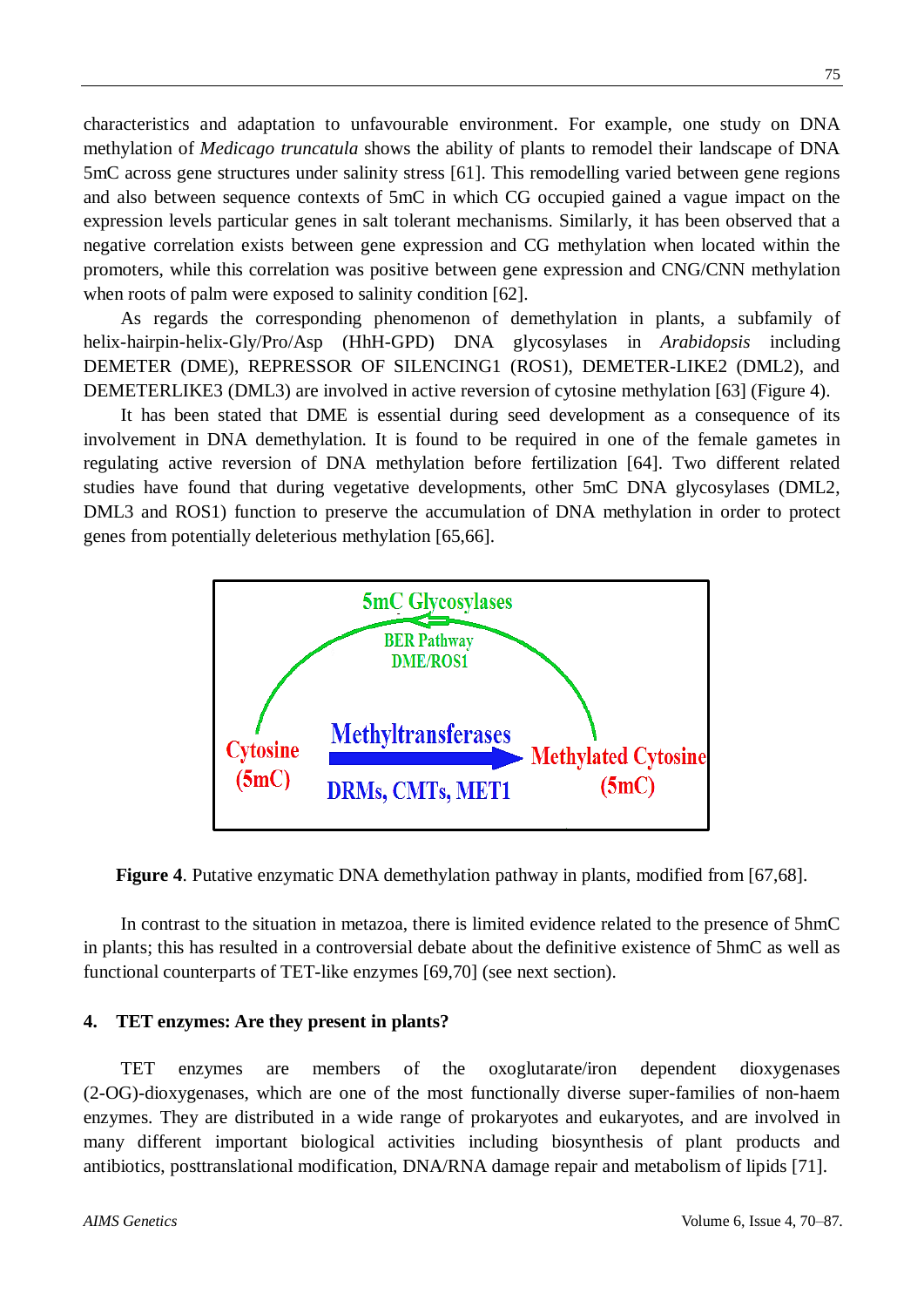For example, within plants one sub-class of these enzymes comprise anthocyanidin synthase, flavanone 3β-hydroxylase and flavonol synthase [72,73]. These particular enzymes are responsible for biosynthesis of flavonoids, secondary products, which are ubiquitous in spermatophytic plants, and fulfil a multitude of physiological roles [74]. These roles include adaptation to biotic and abiotic stresses in which flavonoids function in helping plants to cope with stress by modulating fertility and regulating the transport of auxin, an important plant hormone [75]. Synthesis of another class of plant hormones, namely gibberellic acids (GAs), involve the activity of a related group of 2(OG)-dioxygenases, which include GA 20-oxidase (GA20ox) and GA 3-oxidase (GA3ox) [72]. Loss of expression of *AtGA20ox1* in an *Arabidopsis* mutant reduced internode length and subsequently stem height [76], while similar traits in rice (*Oryza sativa*) and barley (*Hordeum vulgare*) containing mutations (eg. Semi-dwarf, *sd1*) in the cereal GA20ox2, have been selected by breeders for lodging resistance and subsequently increased yield [77,78].

The presence of more than 130 dioxygenase genes has been reported in the genome of *A. thaliana*. This superfamily of dioxygenases includes a group of important catalytic enzymes named Prolyl 4-hydroxylases (P4H) that are found in mammals and plants [79]. This group of enzymes in mammals has been well described and divided into two types according to their localization; first, the collagen-type-P4H that are localized in the endoplasmic reticulum and secondly hypoxia-inducible factor (HIF)-P4Hs that are localized in the cytosol [80,81]. These enzymes are involved in regulating epigenetic processes, metabolic reactions and possible therapeutic use in mammals [82]. Similarly, a large group of homologous genes encoding such enzymes are present in plants; for example, thirteen putative P4H genes, numbered from *ATP4H1*-*ATP4H13*, have been described in *Arabidopsis* [83]. The diversity of substrate and the large number of related enzymes with no known function provide the possibility of plant 2(OG)-dioxygenases (TET-like proteins) responsible for the regulation of epigenetic processes via active DNA demethylation. Of course, such enzymes would need to be part of a complex that included protein(s) with a DNA binding motif equivalent to the CXXC domain of the TET enzymes [44].

## **5. Oxidative derivatives of 5mC in plants**

Previous studies confirmed that glycosylases can directly remove 5mC from the DNA backbone and subsequently might create an abasic site as a part of the BER pathway [68]. However, global demethylation was not determined when known demethylases in *Arabidopsis* are mutated; the methylation status was only affected at some specific loci [64,66]. Moreover, due to the generation of several abasic sites which might simultaneously break strands, the BER pathway might not be the main process for global demethylation leading to destabilize the whole genome [84,85]. However, it is still not possible definitely to confirm the occurrence of global demethylation during the reproductive processes of Table gametogenesis and embryogenesis [85]. By comparison with the demethylation pathway by TET enzymes in mammals, is there an equivalent demethylation pathway in plants?

To determine whether oxidation products of 5mC are present in plant DNA, different methods with various sensitivities and specifications have been used. A series of studies [86–88] used dot-blot assays and the liquid chromatography-multi-stage mass spectrometry (LC-MS/MS/MS) method to identify the presence of 5hmC as shown in (Table 1).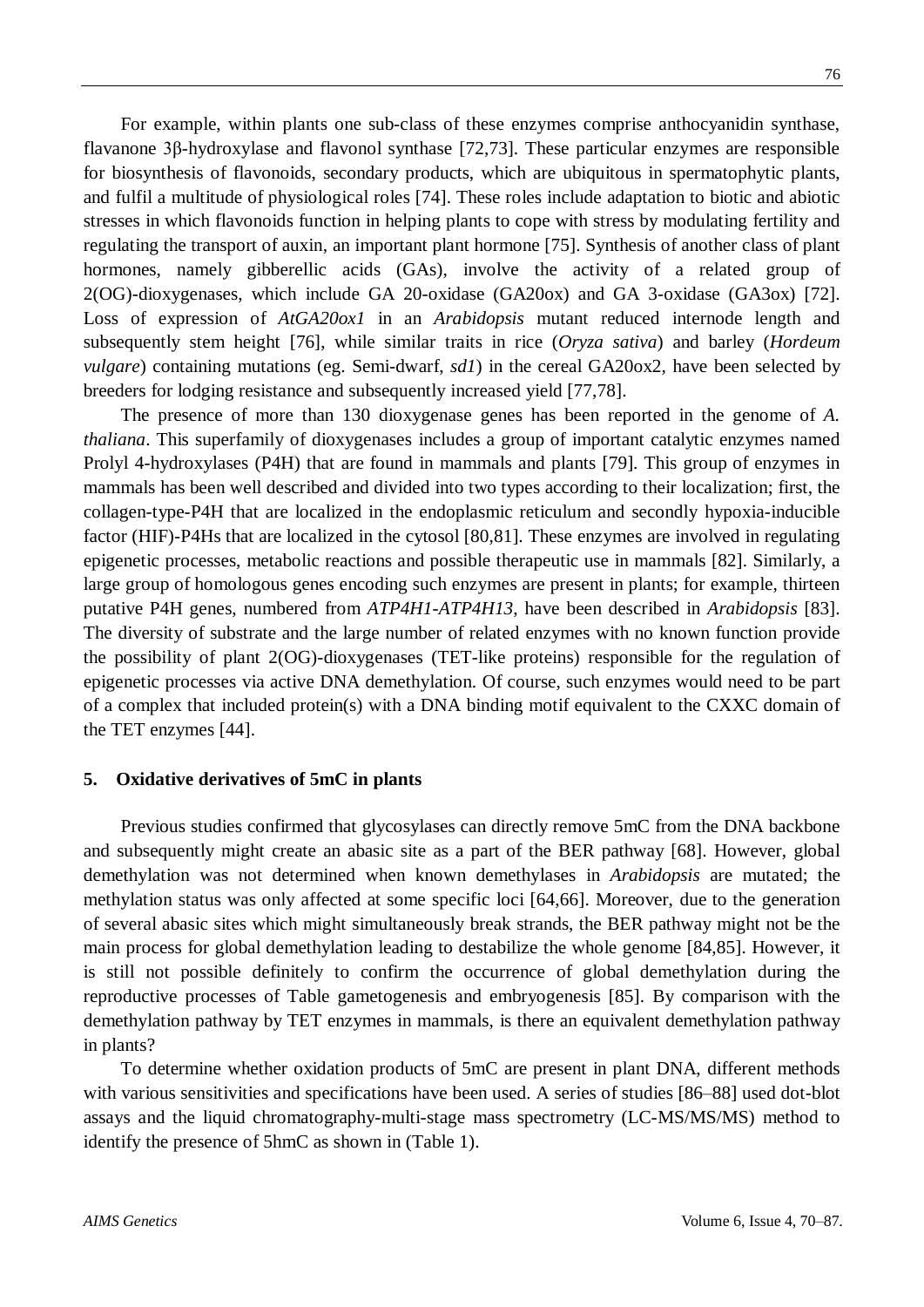| Sample                                                  | 5-hmC<br>as % of<br>total<br>cytosine                                               | Method                                                                         | Comment                                                                                                                                                                        | Reference |
|---------------------------------------------------------|-------------------------------------------------------------------------------------|--------------------------------------------------------------------------------|--------------------------------------------------------------------------------------------------------------------------------------------------------------------------------|-----------|
| (A)                                                     |                                                                                     |                                                                                |                                                                                                                                                                                |           |
| Leaves, flowers of A.<br>thaliana                       | 0.055                                                                               | Fluorescent antibody                                                           | Suggested further<br>studies with advanced [89]<br>techniques                                                                                                                  |           |
| Leaves, flowers of A.<br>thaliana                       | $0.068 - 0.0$<br>75                                                                 | Antibody-based<br>dot-blot                                                     | Suggested passive<br>DNA demethylation                                                                                                                                         | $[86]$    |
| Protoplasts of Cucumis<br>sativus, Brassica<br>oleracea | $0.2 - 0.3$                                                                         | Fluorescent antibody                                                           | Removal of DNA<br>methylation may<br>result from biological<br>activity rather than<br>oxidative DNA<br>damage                                                                 | $[87]$    |
| Leaves of A. thaliana                                   | 0.033                                                                               | Liquid<br>chromatography-multi-<br>stage mass<br>spectrometry<br>(LC-MS/MS/MS) | Observed passive<br>DNA demethylation<br>as a result of<br>oxidative DNA<br>damage, and<br>suggested further<br>studies to detect other<br>oxidative compounds,<br>foC and caC | $[88]$    |
| Leaves, floral buds of A.<br>thaliana                   | Undetecta<br>ble in<br>compariso<br>n with<br>0.2%<br>synthetic<br>DNA with<br>5hmC | Thin layer<br>chromatography (TLC)                                             | No 5hmC present as<br>an intermediate of<br>DNA demethylation                                                                                                                  | $[69]$    |

**Table 1**. Content of 5hmC in (A) genomic DNA and (B) RNA in different tissues of various plants using several methods.

*Continued on next page*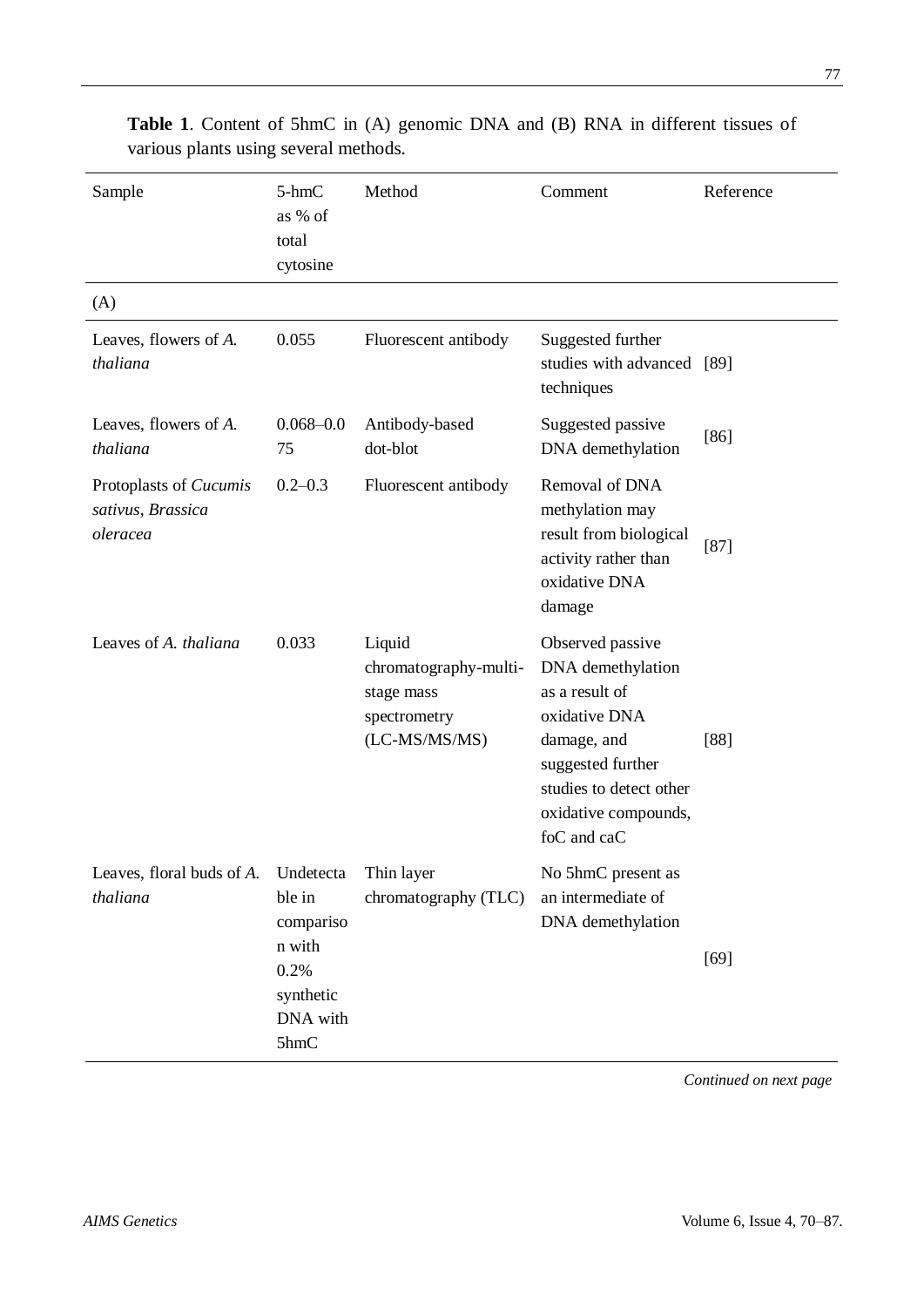| Leaves, panicles of<br>Oryza sativa L. ssp.<br>indica                                                                                                      | 1.39 and<br>$2.17/10^{6}$                                                  | LC-MS/MS/MS                                                                                                                        | Detected higher<br>levels of 5hmC in<br>heterochromatin<br>regions, particularly<br>in transposable<br>elements (TE)-related [90]<br>genes. Suggest<br>significant<br>association between<br>chromatin structure<br>and levels of 5hmC. |        |
|------------------------------------------------------------------------------------------------------------------------------------------------------------|----------------------------------------------------------------------------|------------------------------------------------------------------------------------------------------------------------------------|-----------------------------------------------------------------------------------------------------------------------------------------------------------------------------------------------------------------------------------------|--------|
| Shoots of A. thaliana;<br>Flower bud of A.<br>thaliana; Seedling,<br>shoot, root, leaves of A.<br>thaliana and Z. mays;<br>Seeds, pollen of A.<br>thaliana | Range<br>from<br>$0.07 - 0.17$ .<br>Higher<br>level in<br>both<br>species. | TLC; Antibody;<br>Enzyme-linked<br>immunosorbent assay<br>(ELISA);<br>$\beta$ -glucosyltransferase<br>seedling of radiolabeling MS | Not detectable, 5hmC<br>less than control of<br>0.5%; Detectable but<br>less than control;<br>Quantity not<br>biologically<br>significant; Not<br>detectable                                                                            | [91]   |
| Leaves of heat-stressed<br>Brassica napus                                                                                                                  | 0.324                                                                      | Methyl flash<br>hydroxylated DNA<br>quantification<br>(colormetric)                                                                | Slight increase in<br>level of 5hmC in line<br>with increase of 5mC<br>in response to heat<br>stress                                                                                                                                    | $[92]$ |
| Leaves of a range of $O$ .<br>sativa cultivars                                                                                                             | $1.98/10^{6}$                                                              | $1.32/10^6$ to Chromatography-tande<br>m mass spectrometry<br>with isotope dilution                                                | Levels of 5hmC<br>lower than in animals [93]                                                                                                                                                                                            |        |
| (B)                                                                                                                                                        |                                                                            |                                                                                                                                    |                                                                                                                                                                                                                                         |        |
| A.thaliana                                                                                                                                                 | 0.00485                                                                    | LC-MS/MS                                                                                                                           | First report of 5hmC<br>in plant RNA                                                                                                                                                                                                    | $[94]$ |

The detection of 5hmC has been reported in leaves and flowers of *Arabidopsis* at a frequency 0.07% of total cytosines, suggesting that this derivative results from passive loss of DNA methylation following DNA replication [86]. In support of this idea, other studies have observed that the iterative oxidation of 5mC has been found at a low level comparable to the lowest level in mammals (0.15%–0.3%), and suggested that the 5hmC detected has been generated from non-enzymatic DNA demethylation [69,88,91]. On the other hand, it has been suggested that the presence of 5hmC is an oxidative product of 5mC followed by the active demethylation, rather than being the result of oxidative DNA damage [87,90].

 $(A)$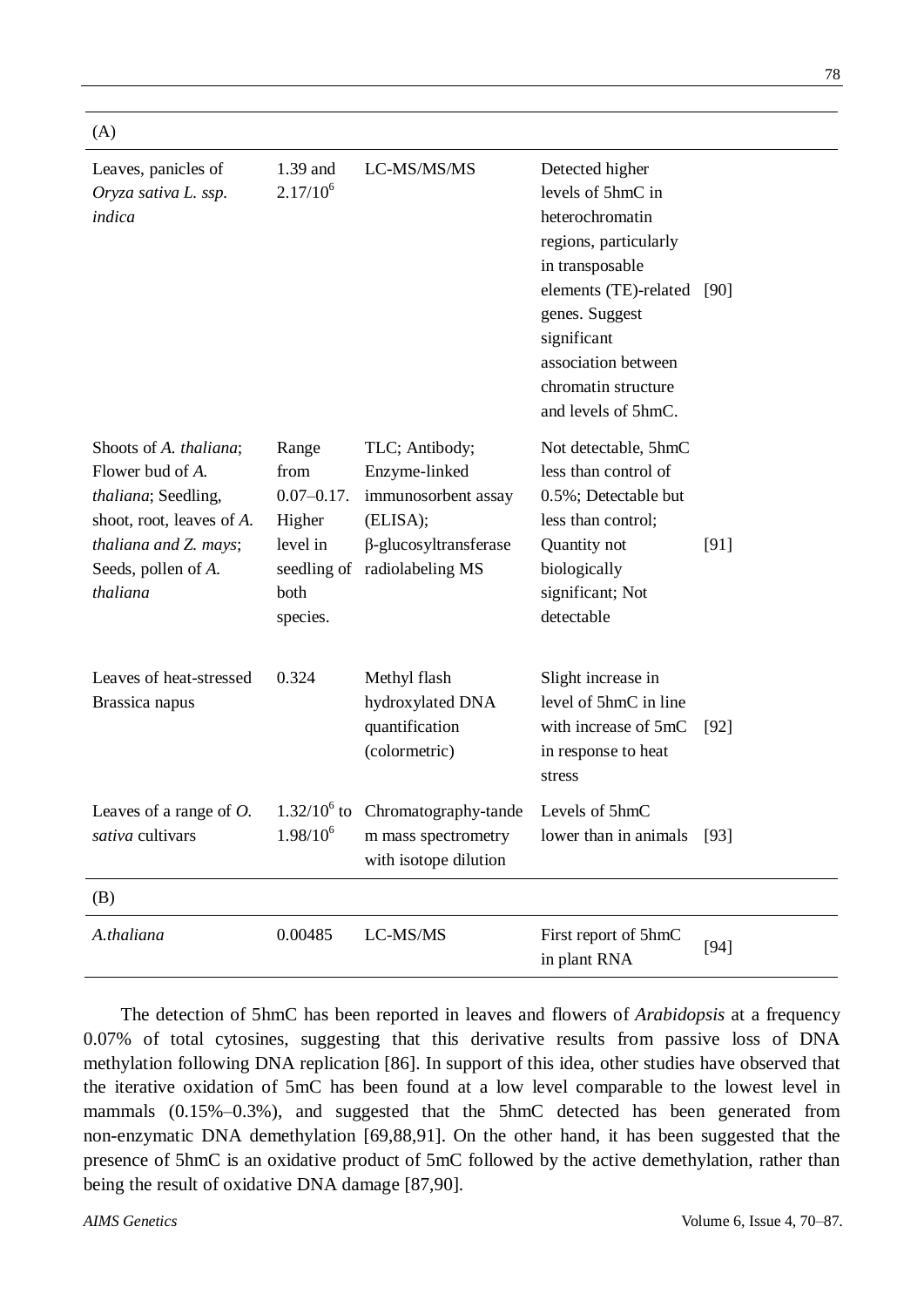Moreover, significant enrichment of 5hmC in heterochromatin regions, particularly in transposable element (TE)-related genes, has been identified in rice. This result led researchers to suggest a significant association between chromatin structure and levels of 5hmC [90]. Although some observations claimed that the presence of 5hmC resulted from a passive reversion of DNA methylation in plants, it was also suggested further studies are needed definitively to detect other oxidative compounds including 5fC and 5caC.

In line with this suggestion, one comprehensive study used chemical derivatization coupled with liquid chromatography/Tandem mass spectrometry analysis to determine oxidative products of 5mC in samples from plants including *A. thaliana*, *Lycopersicon esculentum, Ginkgo biloba, Platycladus orientalis, Zea mays,* and *Oryza sativa* [95]. Results from this study identified the widespread presence of further oxidative products, including 5fC and 5caC, from genomic DNA of several different tissues. Apart from the possible direct cleavage involving the DNA glycosylase pathway in combination with the BER pathway, these results led the authors to conclude that in a similar way to the DNA demethylation pathway in mammals, there is an alternative active reversion of DNA methylation in plants as well. Furthermore, they observed different levels of 5fC and 5caC in plant genomes under drought and salinity stress conditions, suggesting biological functions of both epigenetic elements under environmental stress conditions. Recently, LC-MS/MS analysis was used to study the abundance of 5hmC in RNA of plants including *Arabidopsis thaliana* [94]. These authors identified the presence of 5hmC in RNA, and suggested that this 5hmC results from active (enzymatic) transformations. Moreover, they suggested that oxidation products of 5mC may have critical regulatory functions.

Although oxidative products of 5mC have been detected in plants, as previously mentioned, there is no evidence to confirm the involvement of plant enzymes equivalent to the TET family proteins as described in mammals. Again as mentioned previously, there is evidence for some functional redundancy for *Tet1, 2, 3* genes in mammals [96]. It is generally assumed [97,98] that these three genes are not present in multicellular plants, despite the fact that in many ways the plant kingdom is as diverse and complex as that of the metazoans and fungi. The logical corollary to the assumption of the absence of *Tet* genes is that there are no oxidised products of 5mC. However, previous data on the presence of oxidative derivatives of 5mC led to the conclusion that there must be another family of protein(s) responsible for the production of DNA modifications and its biochemistry may be similar to that of the TET protein family because of the presence of the intermediate and terminal oxidation products such as 5hmC (see section below).

#### **6. Expression of human TET domains in transgenic plants**

After the discovery of the functional role of human TET proteins it became of immediate interest to examine the possible activity of such proteins when expressed in plants. The first such published study was that in which the C-terminal catalytic domain of the human Tet3 gene, under the control of the constitutive 35S promoter, was transformed into *Arabidopsis* [99]. A rDNA region was used as a methylation reporter and it was found that epialleles with either a hypomethylation or hyper methylation pattern could be induced. These patterns were stably retained even after removal of the transgene. In these TET3 transformants 5 hmC marks were detected; this was indicative of the oxidative capacity of the transgenic enzyme. In addition, 5 fC was only detectable in transformants with a DNA glycosylase background, a finding that suggests further oxidation of 5 hmC residues to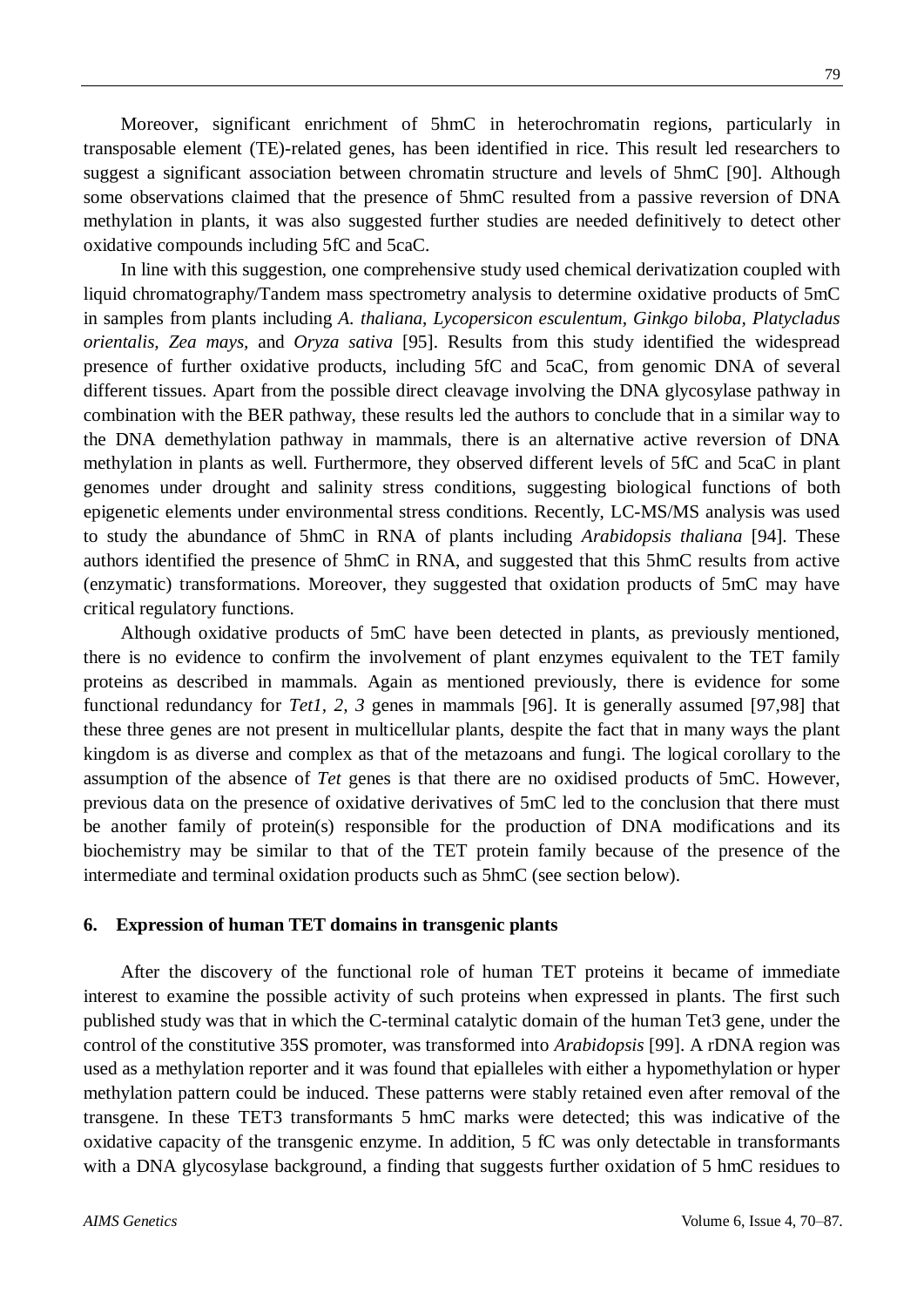5fC by the human catalytic domain. Using the same construct, the same group extended this work to tomato where they generated transformants with distinct phenotypes, which included plants with an increase in the length and number of leaves [100]. The authors identified in these transformants various changes in the expression of CEN1.1, a member of the phosphatidyl ethanolamine-binding protein (PEBP)/centroradialis, terminal flower1, self-pruning (CETS) family. These changes were linked to hypomethylation of the gene and its consequent activation in leaves.

Three other groups have also reported results from similar [101] and more complex studies [102,103]. In the former study, the catalytic domain of the human TET1 protein, again under the control of the 35S promoter, was introduced into Arabidopsis. Analysis of two transformants revealed global reduction of CG methylation, from 18.2% in the wild-type to 8.9% and 6.9% respectively. There were smaller effects on CHG and CHH methylation. In contrast to the previous reports [99], the authors of the second study [101] found no evidence of 5hmC in their transformants. They concluded that this absence of 5hmC may be linked to the reduction of CG methylation, or through the active removal of 5hmC or further oxidised products via the BER pathway. A possible, though more unlikely explanation for the differences in 5hmC levels between the two studies on Arabidopsis may lie in differences between the activities of the TET1 [102] and TET3 [99] catalytic domains. In this context, it is known from studies of the human TET3 isoforms that they have different patterns of expression and substrate binding [44].

The second group who expressed human TET domains in plants used a construct in which a section of the Arabidopsis ubiquitin10 promoter mediated expression of the human TET1 catalytic domain (TETcd) fused to an artificial zinc finger (ZF) designed to target the promoter of the *FLOWERING WAGENINGEN* (*FWA*) gene in Arabidopsis [102]. The loss of cytosine methylation in the promoter of this gene is known to promote a heritable late-flowering phenotype and such a phenotype was found in the TET1 transgenics. The authors of this study also developed a ZF-TETcd fusion to target methylated regions of the *CACT1* transposon and thereby generated targeted demethylation. In addition, they developed a CRISPR/dCAS9-based targeted demethylation [104].

The third group who used this approach generated a plasmid containing the catalytically inactive SpCas9 joined to human TET3cd (aa 850–1795) [103]. They used a derivative of this plasmid and four guide RNAs to target a specific gene from *Brassica oleracea* shown to be highly methylated in the progeny of a microspore-derived doubled haploid [105]. The resultant plants showed reduced methylation and a noticeable increase in expression of this targeted gene.

In combination, these TET-based molecular tools demonstrate the possibility of generating new epialleles of genes of interest, as well as reactivating expression of silenced genes, transgenes or transposons [106].

Taken together, these four studies provide definitive evidence that the human TET catalytic domains are active when expressed in plants and they may be capable of generating additional epigenetic marks by oxidation of 5mC and thereby producing stably inherited phenotypic variation.

## **7. How to identify TET homologues in plants**

The present absence of direct functional evidence for TET-like enzyme activity in plants, as discussed above, raises the question about how a search for such evidence should be best conducted. There are a number of options, which include the following. First, all the plant 2-OG oxygenases with known or unknown substrate(s) could be overexpressed in a heterologous system, purified, and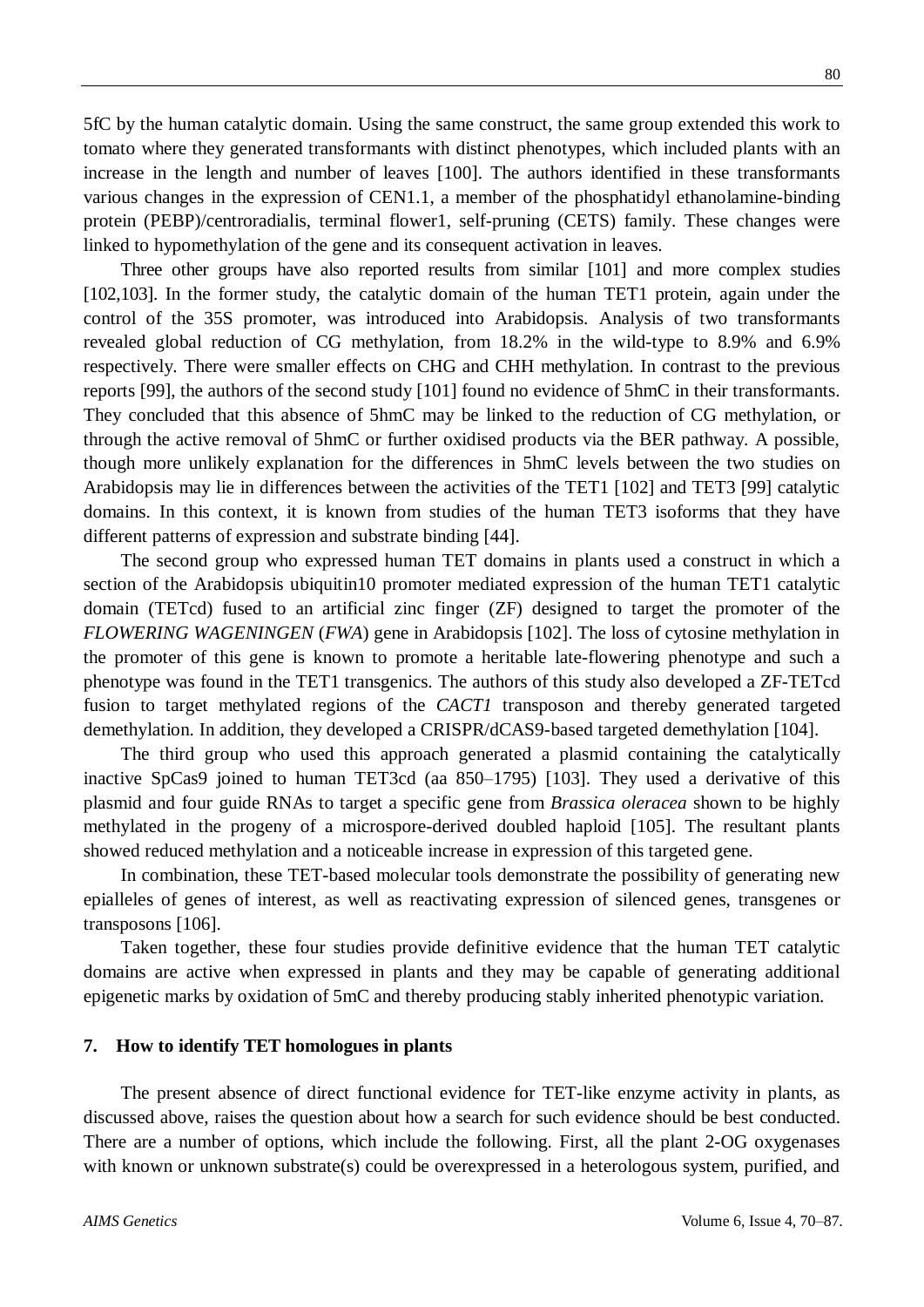then tested on a range of synthetic DNA and RNA [107,108] with various 5mC contexts in a search for the known 5mC derivatives using the latest, high-resolution analytical [109–115] and bioinformatic methods [116] methods. Secondly, Arabidopsis or other plant mutants in all known 2-OG oxygenases could be similarly investigated for the presence of 5mC derivatives. In this case, it might be necessary to conduct detailed single cell [117], or other microscale techniques, in order to take account of the possibility that expression of TET-like genes is limited to specific cell types, as is the situation in humans [48,118] and other metazoans, for example Drosophila [119,120].

A second question raised by any search for TET-like enzymes is whether the oxidative function of these enzymes might be affected by evolutionarily non-related enzymes. Such enzymes would fall under the definition being non-homologous (analogous), isofunctional proteins [121]. One search for examples of such proteins identified 185 Enzyme Commission (EC) numbers that included two or more proteins without detectable mutual sequence similarity [122]. In terms of function these enzymes include cellulases [123] and some involved in methionine biosynthesis [124]. In other words, it is theoretically possible that the oxidation of 5mC and its derivatives might be accomplished by oxidases other than the 2-OG oxidases.

#### **8. Conclusions**

Despite the extensive experimental evidence outlined above, several important questions regarding the biological function of Tet-like proteins in plants remain unanswered. Are there any TET equivalents in plants? To what extent are dioxygenase proteins containing conserved domains similar to those of TETs involved in oxidation of 5mC in plants? This remains a controversial issue that has divided scientists into two main groups. The first group strongly supports the conclusion that there is no biologically relevant 5hmC in plants and particularly *Arabidopsis*. The second group accepts the evidence for the presence of 5mC derivatives generated from active demethylation in a process similar to that in the mammalian pathway. Hopefully, the increasingly sophisticated analytical and molecular techniques will be able to resolve this important issue.

#### **Conflict of interest**

The authors declare no conflict of interest.

## **References**

- 1. Song C, He C (2011) The hunt for 5-hydroxymethylcytosine: The sixth base. *Epigenomics* 3: 521–523.
- 2. Paszkowski J, Whitham SA (2001) Gene silencing and DNA methylation processes. *Current Opinion Plant Biol* 4: 123–129.
- 3. Bender J (2004) DNA methylation and epigenetics. *Annu Rev Plant Biol* 55: 41–68.
- 4. Holoch D, Moazed D (2015) RNA-mediated epigenetic regulation of gene expression. *Nat Rev Genet* 16: 71.
- 5. Zhang X, Yazaki J, Sundaresan A, et al. (2006) Genome-wide high-resolution mapping and functional analysis of DNA methylation in Arabidopsis. *Cell* 126: 1189–1201.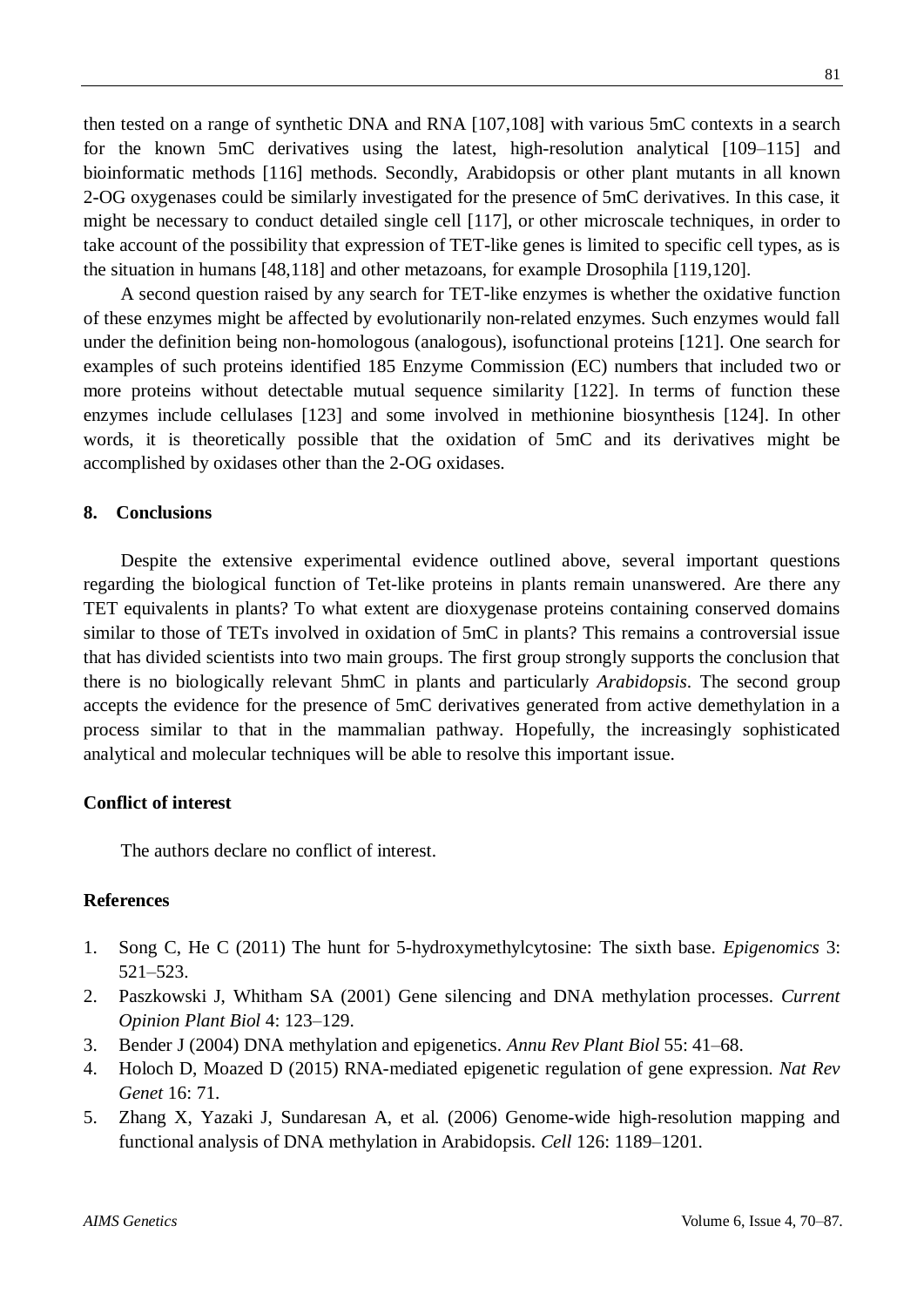- 6. Zhang J, Mei L, Liu R, et al. (2014) Possible involvement of locus-specific methylation on expression regulation of LEAFY homologous gene (CiLFY) during precocious trifoliate orange phase change process. *PloS One* 9: e88558.
- 7. Yang H, Liu Y, Bai F, et al. (2013) Tumor development is associated with decrease of TET gene expression and 5-methylcytosine hydroxylation. *Oncogene* 32: 663–669.
- 8. Ho-Shing O, Dulac C (2019) Influences of genomic imprinting on brain function and behavior. *Current Opinion Behav Sci* 25: 66–76.
- 9. Feil R, Berger F (2007) Convergent evolution of genomic imprinting in plants and mammals. *Trends Genet* 23: 192–199.
- 10. Klosinska M, Picard CL, Gehring M (2016) Conserved imprinting associated with unique epigenetic signatures in the Arabidopsis genus. *Nat Plants* 2: 16145.
- 11. Scott RJ, Spielman M (2004) Epigenetics: Imprinting in plants and mammals—the same but different? *Current Biol* 14: R201–R203.
- 12. Feng S, Jacobsen SE (2011) Epigenetic modifications in plants: An evolutionary perspective. *Current Opinion Plant Biol* 14: 179–186.
- 13. Reinders J, Wulff BB, Mirouze M, et al. (2009) Compromised stability of DNA methylation and transposon immobilization in mosaic *Arabidopsis* epigenomes. *Genet Dev* 23: 939–950.
- 14. Zemach A, McDaniel IE, Silva P, et al. (2010) Genome-wide evolutionary analysis of eukaryotic DNA methylation. *Science* 328: 916–919.
- 15. Zhang X, Shiu S, Cal A, et al. (2008) Correction: Global analysis of genetic, epigenetic and transcriptional polymorphisms in Arabidopsis thaliana using whole genome tiling arrays. *PLoS Genet* 4.
- 16. Cao X, Jacobsen SE (2002) Locus-specific control of asymmetric and CpNpG methylation by the DRM and CMT3 methyltransferase genes. *Proc Nat Acad Sci* 99: 16491–16498.
- 17. Feng S, Jacobsen SE, Reik W (2010) Epigenetic reprogramming in plant and animal development. *Science* 330: 622–627.
- 18. Huang SsC, Ecker JR (2018) Piecing together cis‐regulatory networks: Insights from epigenomics studies in plants. *Wiley Interdiscip Rev: Syst Biol Med* 10: e1411.
- 19. Luo C, Hajkova P, Ecker JR (2018) Dynamic DNA methylation: in the right place at the right time. *Science* 361: 1336–1340.
- 20. Rangwala SH, Richards EJ (2004) The value-added genome: Building and maintaining genomic cytosine methylation landscapes. *Current Opinion Genet Dev* 14: 686–691.
- 21. He Y, Li B, Li Z, et al. (2011) Tet-mediated formation of 5-carboxylcytosine and its excision by TDG in mammalian DNA. *Science* 333: 1303–1307.
- 22. Torres MA, Dangl JL (2005) Functions of the respiratory burst oxidase in biotic interactions, abiotic stress and development. *Current Opinion Plant Biol* 8: 397–403.
- 23. Feinberg AP, Koldobskiy MA, Göndör A (2016) Epigenetic modulators, modifiers and mediators in cancer aetiology and progression. *Nature Rev Genet* 17: 284.
- 24. Piccolo FM, Fisher AG (2014) Getting rid of DNA methylation. *Trends Cell Biol* 24: 136–143.
- 25. Hardwick JS, Lane AN, Brown T (2018) Epigenetic modifications of cytosine: Biophysical properties, regulation, and function in mammalian DNA. *BioEssays* 40.
- 26. Kondo H, Shiraya T, Wada KC, et al. (2010) Induction of flowering by DNA demethylation in Perilla frutescens and Silene armeria: Heritability of 5-azacytidine-induced effects and alteration of the DNA methylation state by photoperiodic conditions. *Plant Sci* 178: 321–326.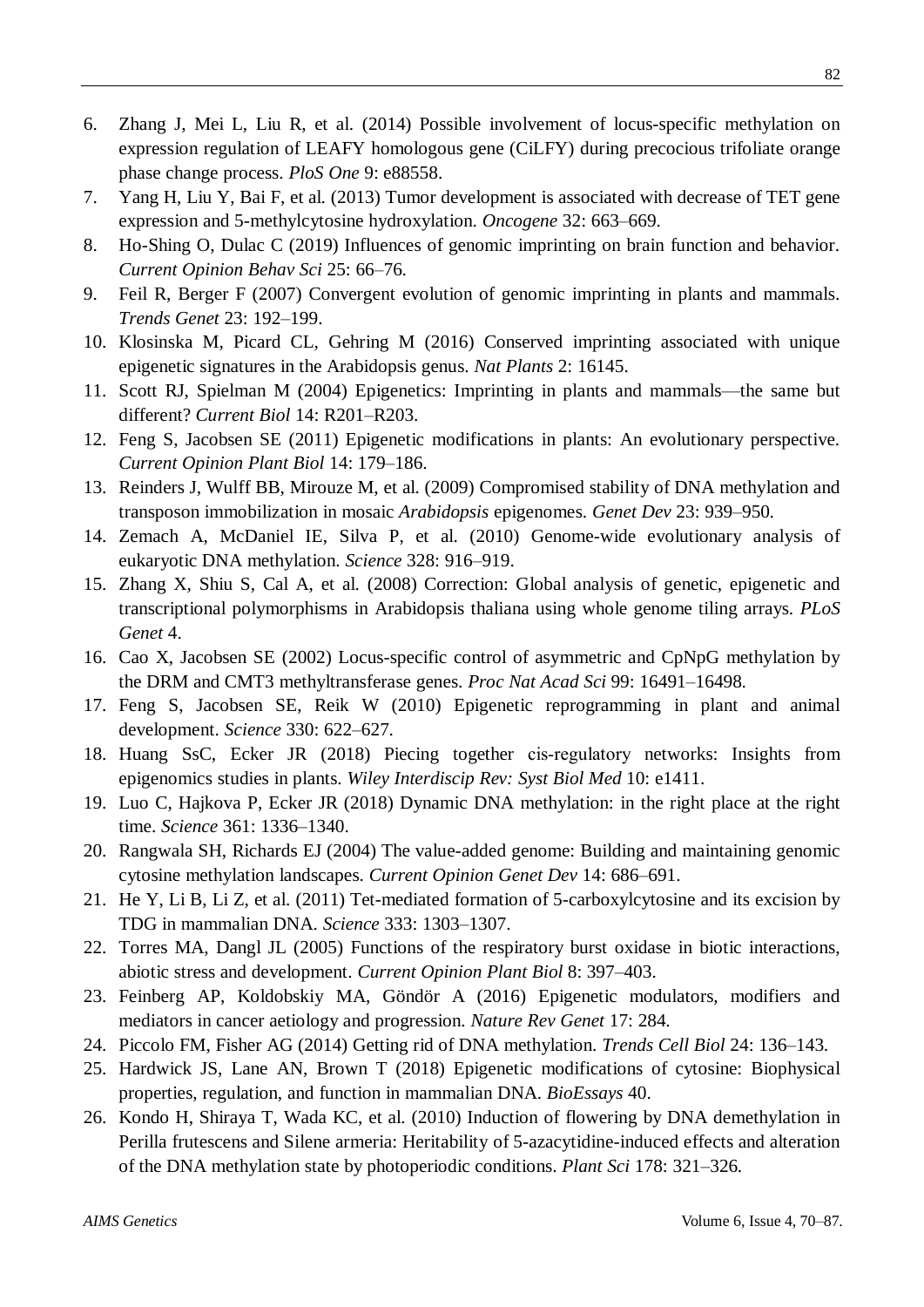- 27. Marfil CF, Asurmendi S, Masuelli RW (2012) Changes in micro RNA expression in a wild tuber-bearing *Solanum species* induced by 5-Azacytidine treatment. *Plant Cell Rep* 31: 1449–1461.
- 28. Law JA, Jacobsen SE (2010) Establishing, maintaining and modifying DNA methylation patterns in plants and animals. *Nature Rev Genet* 11: 204.
- 29. Kohli RM, Zhang Y (2013) TET enzymes, TDG and the dynamics of DNA demethylation. *Nature* 502: 472.
- 30. Krokan HE, Bjørås M (2013) Base excision repair. *Cold Spring Harbor Perspect Biol* 5: a012583.
- 31. Ooi SK, Bestor TH (2008) The colorful history of active DNA demethylation. *Cell* 133: 1145–1148.
- 32. Iwan K, Rahimoff R, Kirchner A, et al. (2018) 5-Formylcytosine to cytosine conversion by C–C bond cleavage in vivo. *Nature Chem Biol* 14: 72.
- 33. Pfaffeneder T, Hackner B, Truß M, et al. (2011) The discovery of 5‐formylcytosine in embryonic stem cell DNA. *Angew Chemie Int Ed* 50: 7008–7012.
- 34. Mohr F, Döhner K, Buske C, et al. (2011) TET genes: New players in DNA demethylation and important determinants for stemness. *Exp Hematol* 39: 272–281.
- 35. Shen L, Zhang Y (2013) 5-Hydroxymethylcytosine: Generation, fate, and genomic distribution. *Current Opinion Cell Biol* 25: 289–296.
- 36. Verrijzer CP, Tjian R (1996) TAFs mediate transcriptional activation and promoter selectivity. *Trends Biochem Sci* 21: 338–342.
- 37. Ito S, D'alessio AC, Taranova OV, et al. (2010) Role of Tet proteins in 5mC to 5hmC conversion, ES-cell self-renewal and inner cell mass specification. *Nature* 466: 1129.
- 38. Szwagierczak A, Bultmann S, Schmidt CS, et al. (2010) Sensitive enzymatic quantification of 5-hydroxymethylcytosine in genomic DNA. *Nucleic Acid Res* 38: e181–e181.
- 39. Koh KP, Yabuuchi A, Rao S, et al. (2011) Tet1 and Tet2 regulate 5-hydroxymethylcytosine production and cell lineage specification in mouse embryonic stem cells. *Cell Stem Cell* 8: 200–213.
- 40. Zhao H, Chen T (2013) Tet family of 5-methylcytosine dioxygenases in mammalian development. *J Human Genet* 58: 421.
- 41. Dunwell JM, Purvis A, Khuri S (2004) Cupins: The most functionally diverse protein superfamily? *Phytochemistry* 65: 7–17.
- 42. Brooks SC, Fischer RL, Huh JH, et al. (2014) 5-methylcytosine recognition by *Arabidopsis* thaliana DNA glycosylases DEMETER and DML3. *Biochemistry* 53: 2525–2532.
- 43. Dunwell TL, Holland PW (2017) A sister of NANOG regulates genes expressed in pre-implantation human development. *Open Biol* 7: 170027.
- 44. Jin S, Zhang Z, Dunwell TL, et al. (2016) Tet3 reads 5-carboxylcytosine through its CXXC domain and is a potential guardian against neurodegeneration. *Cell Rep* 14: 493–505.
- 45. Wu X, Zhang Y (2017) TET-mediated active DNA demethylation: Mechanism, function and beyond. *Nature Rev Genet* 18: 517.
- 46. Koivunen P, Laukka T (2018) The TET enzymes. *Cell Mol Life Sci* 75: 1339–1348.
- 47. Bhutani N, Brady JJ, Damian M, et al. (2010) Reprogramming towards pluripotency requires AID-dependent DNA demethylation. *Nature* 463: 1042.
- 48. Jin S, Wu X, Li AX, et al. (2011) Genomic mapping of 5-hydroxymethylcytosine in the human brain. *Nucleic Acid Res* 39: 5015–5024.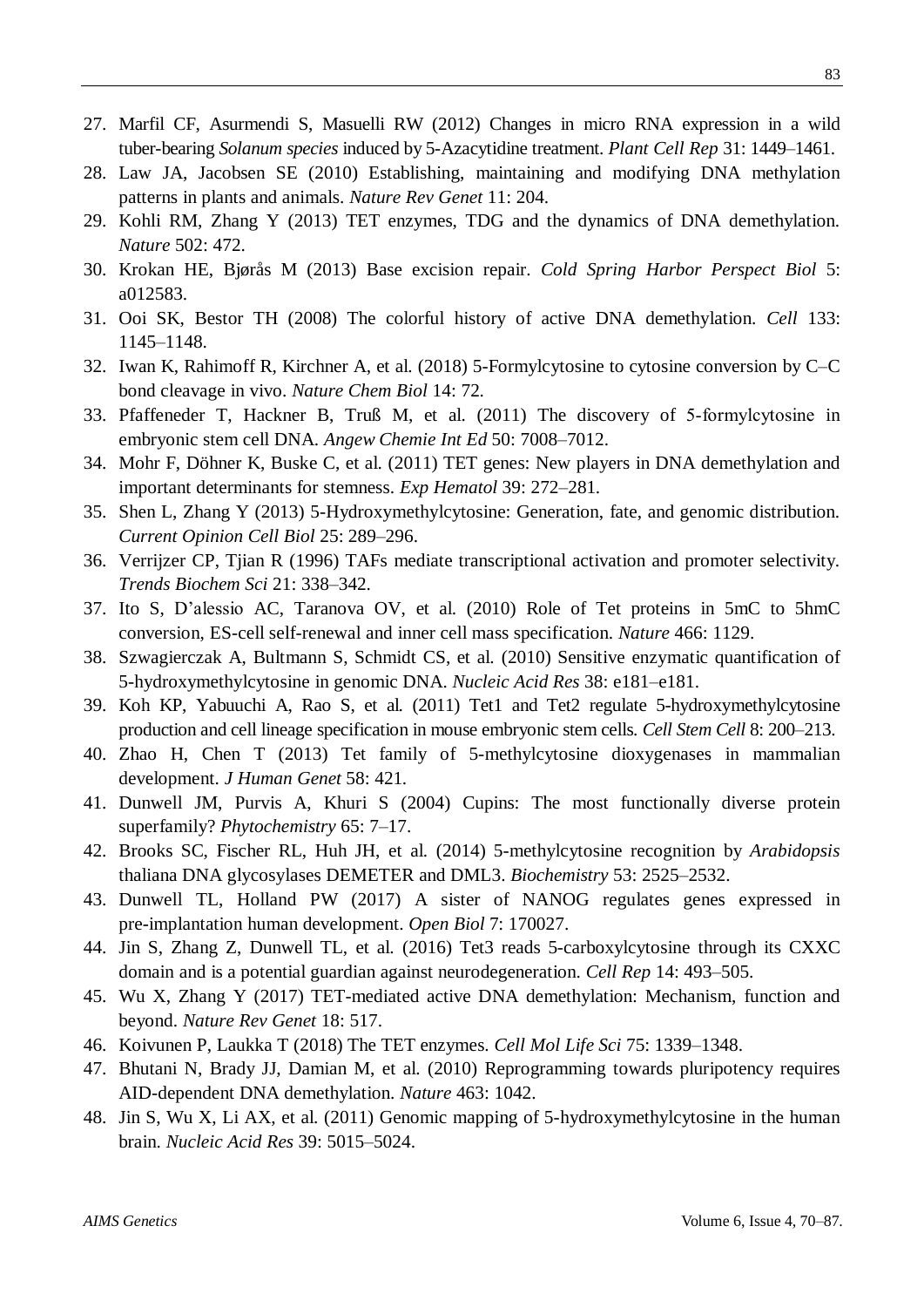- 49. Ficz G, Branco MR, Seisenberger S, et al. (2011) Dynamic regulation of 5-hydroxymethylcytosine in mouse ES cells and during differentiation. *Nature* 473: 398.
- 50. Pastor WA, Pape UJ, Huang Y, et al. (2011) Genome-wide mapping of 5-hydroxymethylcytosine in embryonic stem cells. *Nature* 473: 394.
- 51. Williams K, Christensen J, Helin K (2012) DNA methylation: TET proteins—guardians of CpG islands? *EMBO Rep* 13: 28–35.
- 52. Iqbal K, Jin S, Pfeifer GP, et al. (2011) Reprogramming of the paternal genome upon fertilization involves genome-wide oxidation of 5-methylcytosine. *Proc Nat Acad Sci* 108: 3642–3647.
- 53. Robertson J, Robertson AB, Klungland A (2011) The presence of 5-hydroxymethylcytosine at the gene promoter and not in the gene body negatively regulates gene expression. *Biochem Biophys Res Commun* 411: 40–43.
- 54. Taylor SE, Smeriglio P, Dhulipala L, et al. (2014) A global increase in 5‐hydroxymethylcytosine levels marks osteoarthritic chondrocytes. *Arthritis Rheumatol* 66: 90–100.
- 55. Laird A, Thomson JP, Harrison DJ, et al. (2013) 5-hydroxymethylcytosine profiling as an indicator of cellular state. *Epigenomics* 5: 655–669.
- 56. Pfeifer GP, Xiong W, Hahn MA, et al. (2014) The role of 5-hydroxymethylcytosine in human cancer. *Cell Tissue Res* 356: 631–641.
- 57. Ruzov A, Tsenkina Y, Serio A, et al. (2011) Lineage-specific distribution of high levels of genomic 5-hydroxymethylcytosine in mammalian development. *Cell Res* 21: 1332.
- 58. Yao B, Jin P (2014) Cytosine modifications in neurodevelopment and diseases. *Cellular Mol Life Sci* 71: 405–418.
- 59. Mayer JE, Pfeiffer WH, Beyer P (2008) Biofortified crops to alleviate micronutrient malnutrition. *Current Opinion Plant Biol* 11: 166–170.
- 60. Ma DK, Jang M, Guo JU, et al. (2009) Neuronal activity-induced Gadd45b promotes epigenetic DNA demethylation and adult neurogenesis. *Science* 323: 1074–1077.
- 61. Yaish MW, Al-Lawati A, Al-Harrasi I, et al. (2018) Genome-wide DNA Methylation analysis in response to salinity in the model plant caliph medic (Medicago truncatula). *BMC Genomics* 19: 1–17.
- 62. Al-Harrasi I, Al-Yahyai R, Yaish MW (2017) Detection of differential DNA methylation under stress conditions using bisulfite sequence analysis. *Plant Stress Tolerance Methods in Molecular Biology*. New York, NY: Humana Press, 121–137.
- 63. Gehring M, Henikoff S (2008) DNA methylation and demethylation in Arabidopsis. *The Arabidopsis Book/American Society of Plant Biologists* 6.
- 64. Gehring M, Huh JH, Hsieh TF, et al. (2006) DEMETER DNA glycosylase establishes MEDEA polycomb gene self-imprinting by allele-specific demethylation. *Cell* 124: 495–506.
- 65. Penterman J, Zilberman D, Huh JH, et al. (2007) DNA demethylation in the *Arabidopsis* genome. *Pro Nat Acad Sci* 104: 6752–6757.
- 66. Lister R, O'Malley RC, Tonti-Filippini J, et al. (2008) Highly integrated single-base resolution maps of the epigenome in Arabidopsis. *Cell* 133: 523–536.
- 67. Zhang JZ, Mei L, Liu R, et al. (2014) Possible involvement of locus-specific methylation on expression regulation of leafy homologous gene (CiLFY) during precocious trifoliate orange phase change process. *PLoS One* 9: e88558.
- 68. Gong Z, Zhu JK (2011) Active DNA demethylation by oxidation and repair. *Cell Res* 21: 1649–1651.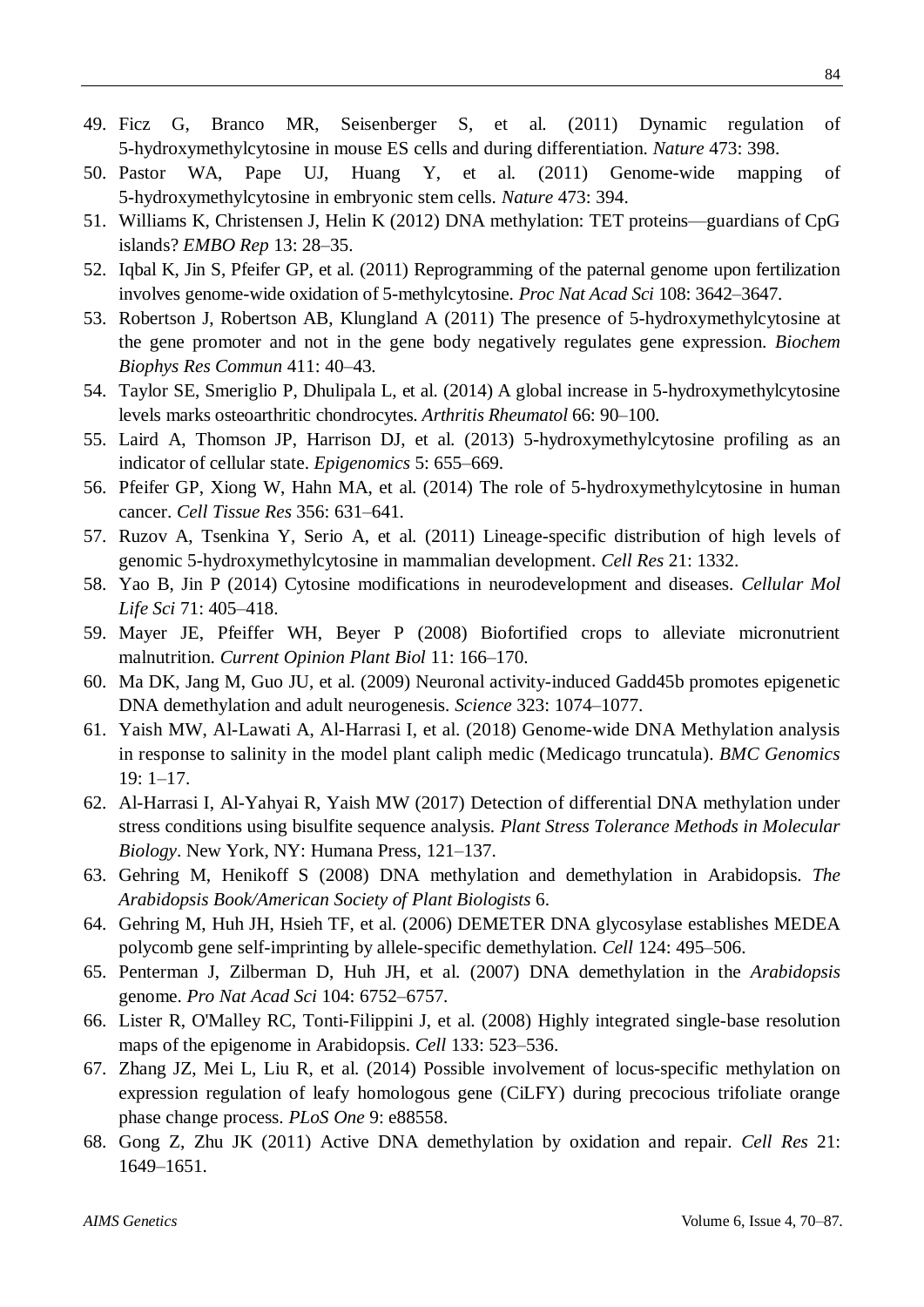- 69. Jang H, Shin H, Eichman BF, et al. (2014) Excision of 5-hydroxymethylcytosine by DEMETER family DNA glycosylases. *Biochem Biophy Res Comm* 446: 1067–1072.
- 70. Terragni J, Bitinaite J, Zheng Y, et al. (2012) Biochemical characterization of recombinant beta-glucosyltransferase and analysis of global 5-hydroxymethylcytosine in unique genomes. *Biochemistry* 51: 1009–1019.
- 71. Hewitson K, Granatino N, Welford R, et al. (2005) Oxidation by 2-oxoglutarate oxygenases: Non-haem iron systems in catalysis and signalling. *Philos Trans R Soc London* 363: 807–828.
- 72. Hausinger RP (2015) Biochemical diversity of 2-oxoglutarate-dependent oxygenases. 2-Oxoglutarate-dependent oxygenases. *Royal Soc Chem*, 1–58.
- 73. Hagel J, Facchini P (2018) Expanding the roles for 2-oxoglutarate-dependent oxygenases in plant metabolism. *Natural Prod Rep* 35: 721–734.
- 74. Cheynier V, Comte G, Davies KM, et al. (2013) Plant phenolics: Recent advances on their biosynthesis, genetics, and ecophysiology. *Plant Physiol Biochem* 72: 1–20.
- 75. Martens S, PreußA, Matern U (2010) Multifunctional flavonoid dioxygenases: Flavonol and anthocyanin biosynthesis in Arabidopsis thaliana L. *Phytochemistry* 71: 1040–1049.
- 76. Barboza L, Effgen S, Alonso-Blanco C, et al. (2013) Arabidopsis semidwarfs evolved from independent mutations in GA20ox1, ortholog to green revolution dwarf alleles in rice and barley. *Proc Nat Acad Sci*: 201314979.
- 77. Monna L, Kitazawa N, Yoshino R, et al. (2002) Positional cloning of rice semidwarfing gene, sd-1: Rice "green revolution gene" encodes a mutant enzyme involved in gibberellin synthesis. *DNA Res* 9: 11–17.
- 78. Reagon M, Thurber CS, Olsen KM, et al. (2011) The long and the short of it: SD1 polymorphism and the evolution of growth trait divergence in US weedy rice. *Mol Ecol* 20: 3743–3756.
- 79. Kawai Y, Ono E, Mizutani M (2014) Evolution and diversity of the 2–oxoglutarate‐dependent dioxygenase superfamily in plants. *Plant J* 78: 328–343.
- 80. Myllyharju J (2003) Prolyl 4-hydroxylases, the key enzymes of collagen biosynthesis. *Matrix Biol* 22: 15–24.
- 81. Tiainen P, Myllyharju J, Koivunen P (2005) Characterization of a second Arabidopsis thaliana prolyl 4-hydroxylase with distinct substrate specificity. *J Biol Chem* 280: 1142–1148.
- 82. Zdzisińska B, Żurek A, Kandefer-Szerszeń M (2017) Alpha-ketoglutarate as a molecule with pleiotropic activity: Well-known and novel possibilities of therapeutic use. *Arch Immunol Ther Exp* 65: 21–36.
- 83. Vlad F, Spano T, Vlad D, et al. (2007) *Arabidopsis* prolyl 4‐hydroxylases are differentially expressed in response to hypoxia, anoxia and mechanical wounding. *Physiol Plant* 130: 471–483.
- 84. Zhu JK (2009) Active DNA demethylation mediated by DNA glycosylases. *Annu Rev Genet* 43: 143–166.
- 85. Shi DQ, Ali I, Tang J, et al. (2017) New insights into 5hmC DNA modification: Generation, distribution and function. *Front Genet* 8: 100.
- 86. Yao Q, Song CX, He C, et al. (2012) Heterologous expression and purification of *Arabidopsis thaliana* VIM1 protein: In vitro evidence for its inability to recognize hydroxymethylcytosine, a rare base in Arabidopsis DNA. *Protein Expr Purif* 83: 104–111.
- 87. Moricova P, Ondrej V, Navratilova B, et al. (2013) Changes of DNA methylation and hydroxymethylation in plant protoplast cultures. *Acta Biochim Pol* 60: 33–36.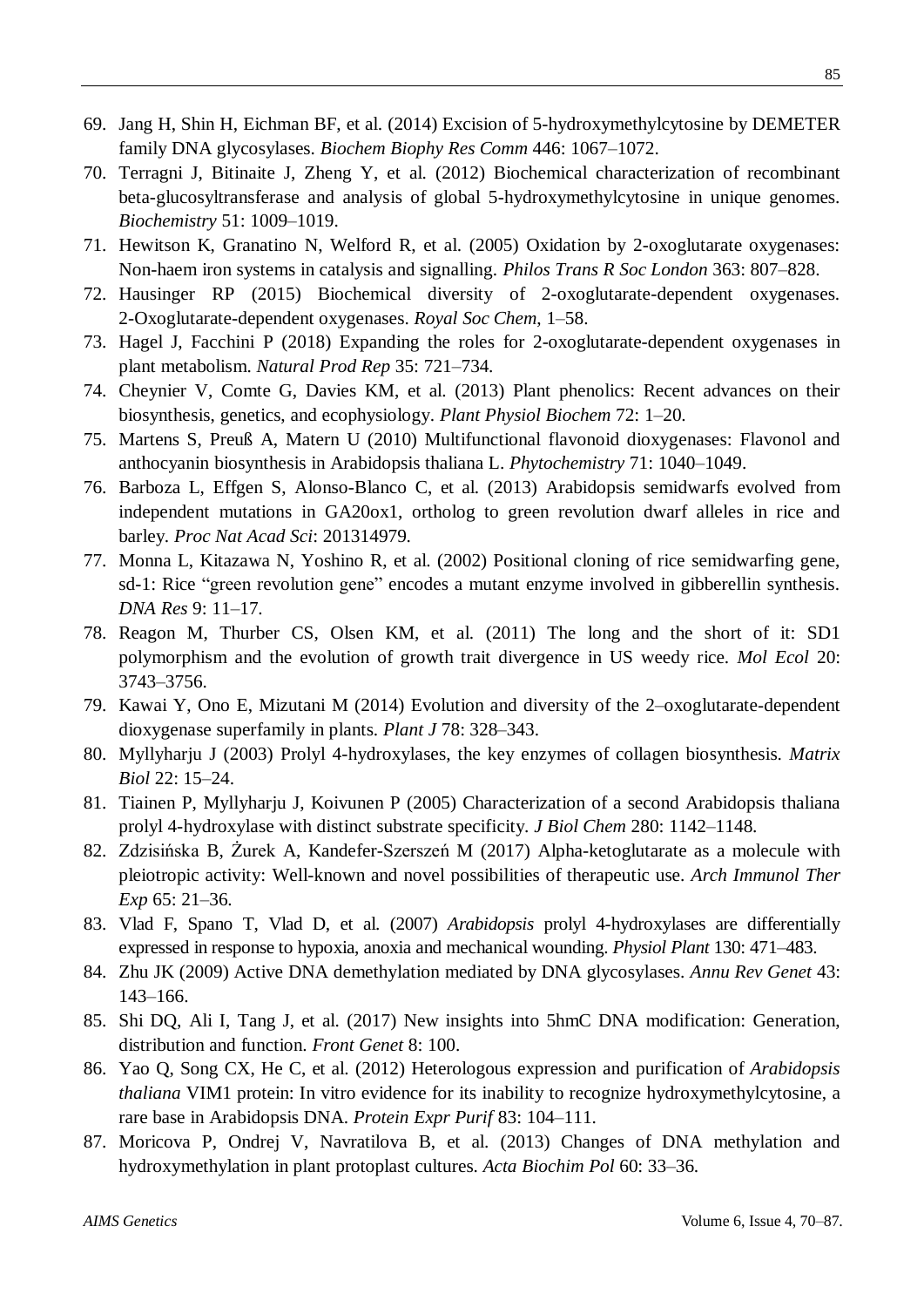- 88. Liu S, Dunwell TL, Pfeifer GP, et al. (2013) Detection of oxidation products of 5-methyl-2'-deoxycytidine in *Arabidopsis* DNA. *PLoS One* 8: e84620.
- 89. Dunwell JM GG (2011) Detection of 5hmC in *Arabidopsis* using fluorescent antibody method.
- 90. Wang XL, Song SH, Wu YS, et al. (2015) Genome-wide mapping of 5-hydroxymethylcytosine in three rice cultivars reveals its preferential localization in transcriptionally silent transposable element genes. *J Exp Bot* 66: 6651–6663.
- 91. Erdmann RM, Souza AL, Clish CB, et al. (2014) 5-hydroxymethylcytosine is not present in appreciable quantities in *Arabidopsis* DNA. *G3 (Bethesda)* 5: 1–8.
- 92. Golubov A, Kovalchuk I (2017) Analysis of DNA hydroxymethylation using colorimetric assay. *Plant Epigenet*: Springer, 89–97.
- 93. Wang X, Guo T, Wang S, et al. (2017) Determination of 5-hydroxymethyl-2′-deoxycytidine in Rice by high-performance liquid chromatography–tandem mass spectrometry with isotope dilution. *Anal Lett* 50: 2351–2358.
- 94. Huber SM, van Delft P, Mendil L, et al. (2015) Formation and abundance of 5‐hydroxymethylcytosine in RNA. *Chembiochem* 16: 752–755.
- 95. Tang Y, Xiong J, Jiang H, et al. (2014) Determination of oxidation products of 5-methylcytosine in plants by chemical derivatization coupled with liquid chromatography/tandem mass spectrometry analysis. *Anal Chem* 86: 7764–7772.
- 96. Dawlaty MM, Breiling A, Le T, et al. (2013) Combined deficiency of Tet1 and Tet2 causes epigenetic abnormalities but is compatible with postnatal development. *Dev Cell* 24: 310–323.
- 97. Iyer LM, Tahiliani M, Rao A, et al. (2009) Prediction of novel families of enzymes involved in oxidative and other complex modifications of bases in nucleic acids. *Cell Cycle* 8: 1698–1710.
- 98. Aravind L, Anantharaman V, Zhang D, et al. (2012) Gene flow and biological conflict systems in the origin and evolution of eukaryotes. *Front Cell Infect Microbiol* 2: 89.
- 99. Hollwey E, Watson M, Meyer P (2016) Expression of the C-terminal domain of mammalian TET3 DNA dioxygenase in Arabidopsis thaliana induces heritable methylation changes at rDNA loci. *Adv Biosci Biotechnol* 7: 243–250.
- 100. Hollwey E, Out S, Watson MR, et al. (2017) TET 3‐mediated demethylation in tomato activates expression of a CETS gene that stimulates vegetative growth. *Plant Direct* 1: e00022.
- 101.Ji L, Jordan WT, Shi X, et al. (2018) TET-mediated epimutagenesis of the *Arabidopsis* thaliana methylome. *Nature Comm* 9: 895.
- 102. Gallego-BartoloméJ, Gardiner J, Liu W, et al. (2018) Targeted DNA demethylation of the *Arabidopsis* genome using the human TET1 catalytic domain. *Proc Nat Acad Sci* 115: E2125–E2134.
- 103. Price J, Antunez-Sanchez J, Hussain N, et al. (2019) Importance of parental genome balance in the generation of novel yet heritable epigenetic and transcriptional states during doubled haploid breeding. *BioRxiv*: 812347.
- 104.Thakore PI, Black JB, Hilton IB, et al. (2016) Editing the epigenome: Technologies for programmable transcription and epigenetic modulation. *Nature Methods* 13: 127–137.
- 105. Dunwell JM (2010) Haploids in flowering plants: Origins and exploitation. *Plant Biotechnol J* 8: 377–424.
- 106. Kawakatsu T, Ecker JR (2019) Diversity and dynamics of DNA methylation: Epigenomic resources and tools for crop breeding. *Breed Sci*: 19005.